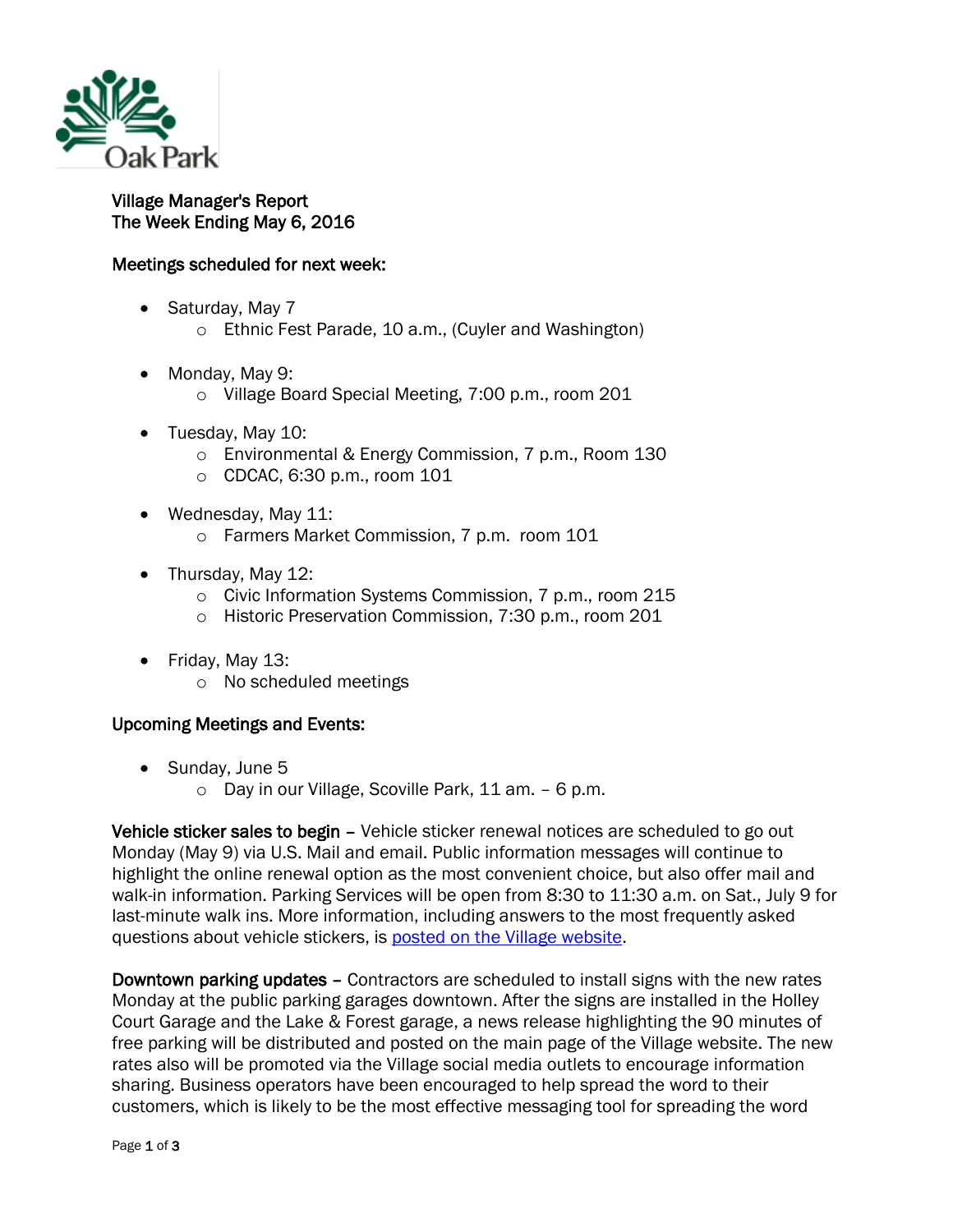about [the latest downtown parking options.](http://www.oak-park.us/news/parking-options-keep-expanding-downtown) Parking Services will work with Communications to create other messages to make sure word is out on the additional free parking and new rates.

Oak Park Station update - The last phase of the ComEd utility relocations associated with the [Oak Park Station development](http://www.oak-park.us/village-services/planning/projects/lake-westgate-project-page) downtown is scheduled to begin next week. The intermodal transportation station and its mini-market, as well as some residential properties at 112 through 120 S. Maple Ave. will experience an outage as power is transferred to a generator Monday (May 9) and then again when it is switched to the new circuit on Thursday (May 12). The outages, which could be as long as four hours each, are scheduled to begin at 11 p.m. ComEd will notify customers of the scheduled outages. The generator will be placed next to the transformer and switching equipment behind fencing at the northwest corner of South Boulevard and Marion Street. Overnight construction activity will be minimal, so noise should be limited primarily to the generator.

South Boulevard streetscape update –The first sewer manhole has been completed and water main installation has started, as improvements continue on South Boulevard between Harlem Avenue and Marion Street. Staff has continued to communicate frequently with affected business operators to ensure their needs are coordinated during the work. However, work will again be postponed Friday (May 6) and Monday (May 9) to accommodate weekend construction related to the CTA's Green Line improvements project, which is moving into its final phases.

**Farmers' Market volunteer recruitment –** In preparation for the May 21 opening of the  $41st$ season, the [Oak Park Farmers' Market Commission](http://www.oak-park.us/your-government/citizen-commissions/farmers-market-commission) will host its annual volunteer recruitment night at 7:30 p.m., Thurs., May 12 at the main [Oak Park Public Library.](http://r20.rs6.net/tn.jsp?e=001s2-JBJwRWjEBNg8oY226yzWTyJ9BXauFOCAtktUlasZ4xeUPVSxNAUfgZcZhGJwLXHeRPcqoThB2P3j8vOoZQbgj6_8WA8aUlRhHlR3PLsqOtQSoXLGyZfjma9fcRb66XIGtNmU1jiGyeMKhpfZCd2qpTPUtr04LsRte-m5XOEUSnjKEGOkZuoEtd-I68n4H2v2pBz9T1Yyw7-_c-9W0ZpHRAX2aJmzVVJTGpNKhPycuOlNOADY9vM5O6_8TXSuBnFEbkJP-jqRlG-5RILEThgRXp4iES759) These *Friends of the Farmers' Market* volunteers become part of this quintessential Village summer experience by helping out at the commissioners' booth on Saturday mornings, volunteering at special events and contributing to the smooth running of the market. This informal orientation session is intended for anyone interested in volunteering or learning more about the [Oak Park Farmers'](http://r20.rs6.net/tn.jsp?e=001s2-JBJwRWjEBNg8oY226yzWTyJ9BXauFOCAtktUlasZ4xeUPVSxNAUfgZcZhGJwL_uhw3b3VOnrL5NPDtzgE_lTl9OTlQliF51twEu2h4Q4A55OWLG5ay0YDHtG8UgelRnkYohzJ78vqkj5X0KUbcoYq9_ZgdNAe) Market.

Construction symposium – The Development Customers Services Department hosted the first of two residential construction symposiums in the Village Hall Council Chamber Wednesday as part of Building Safety Month activities. A second symposium is scheduled for 7 p.m., Wed., May 11, at the main branch of the Oak Park Public Library. Participants learn about permits, the permit process and requirements for remodeling kitchens, baths and basements. A Department open house is scheduled for Mon., May 16 and a lunch-and-learn presentation on insulation is scheduled for Tues., May 24. [Building Safety Month,](http://www.iccsafe.org/about-icc/building-safety-month/2016-building-safety-month/) sponsored by the International Code Council, is intended to raise awareness and understanding of what it takes to create safe and sustainable structures.

CTA Green Line update – Only two more weekends of the CTA's seven-week schedule remain, as workers continue with improvements [to the Green Line tracks](http://www.transitchicago.com/greenwest/) through Oak Park. As in past weekends, all stations are closed from about 7 p.m. each Friday until about 6 a.m. each Monday during construction activity. However, parking restrictions needed to allow for equipment and materials staging go into effect at 7 a.m. Friday as needed. Engineering staff have remained vigilant about ensuring all affected streets are open each Monday morning and to document any damages.